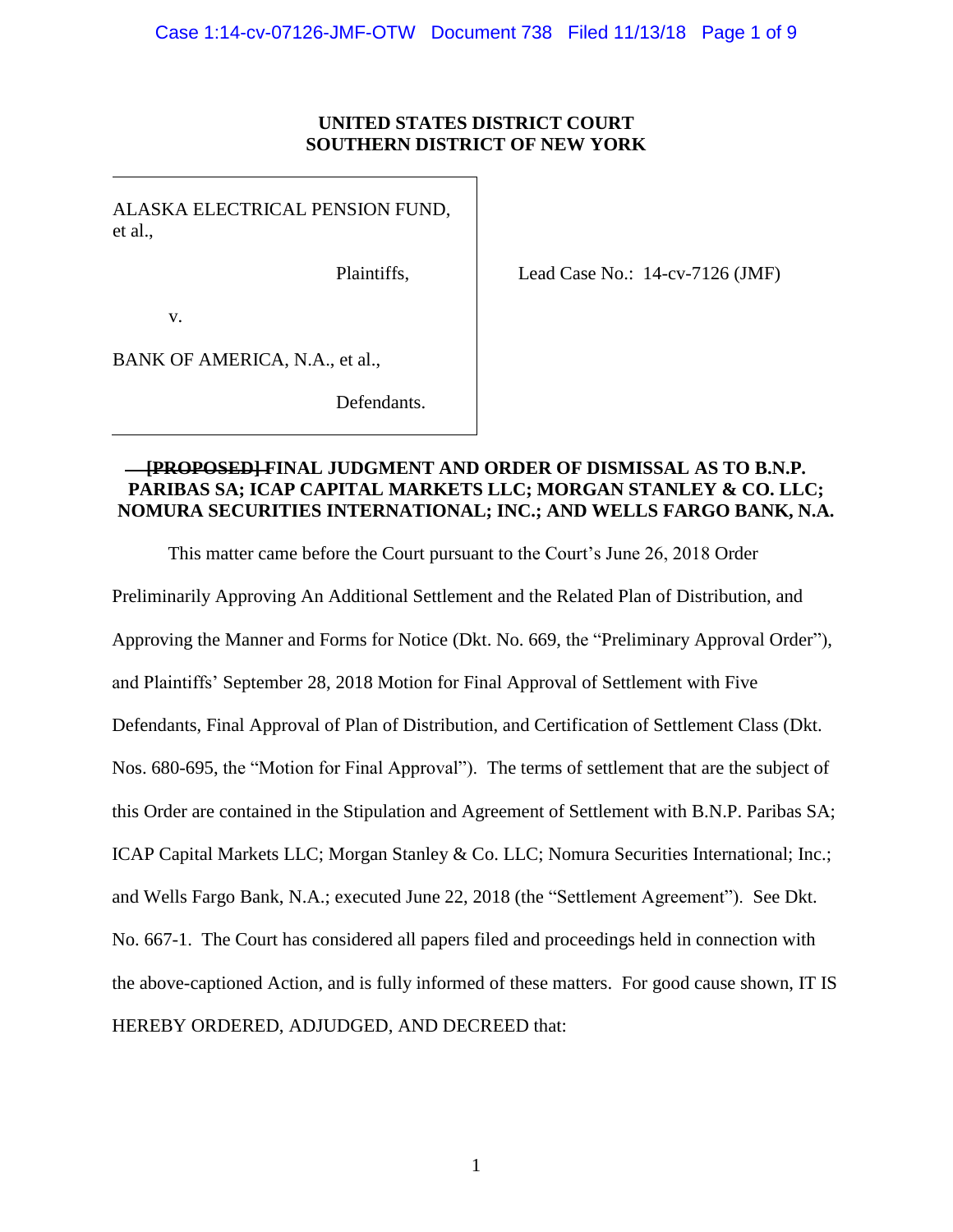## Case 1:14-cv-07126-JMF-OTW Document 738 Filed 11/13/18 Page 2 of 9

1. This Final Judgment and Order of Dismissal incorporates by reference the definitions in the Settlement Agreement, and all capitalized terms used, but not defined, herein shall have the same meanings as in the Settlement Agreement.

2. This Court has jurisdiction over the subject matter of the Action and over all parties to the Action, including all Settlement Class Members.

3. The notice provisions of the Class Action Fairness Act, 28 U.S.C. § 1715, have been satisfied.

4. Based on the record before the Court, including the Preliminary Approval Order, the submissions in support of the settlement between Plaintiffs, $<sup>1</sup>$  for themselves individually and</sup> on behalf of each Settlement Class Member in the Action, and the Newly Settling Defendants, and any objections and responses thereto, pursuant to Rules 23(a) and 23(b)(3) of the Federal Rules of Civil Procedure, the Court hereby certifies solely for settlement purposes the following Settlement Class:

All Persons or entities who entered into, received or made payments on, settled, terminated, transacted in, or held an ISDAfix Instrument during the Settlement Class Period, January 1, 2006 through January 31, 2014. Excluded from the Settlement Class are Defendants and their employees, affiliates, parents, subsidiaries, and co-conspirators, should any exist, whether or not named in the Amended Complaint, and the United States Government, and all of the Released Defendant Parties provided, however, that Investment Vehicles shall not be excluded from the definition of the Settlement Class.

5. The requirements of Rules 23(a) and 23(b)(3) of the Federal Rules of Civil

Procedure have been satisfied, solely for settlement purposes, as follows: (i) the members of the

Settlement Class are so numerous that joinder of all Settlement Class Members in the Action is

 $\overline{a}$ 

<sup>&</sup>lt;sup>1</sup> Plaintiffs are Alaska Electrical Pension Fund; Genesee County Employees' Retirement System; County of Montgomery, Pennsylvania; County of Washington, Pennsylvania; City of New Britain, Connecticut; Pennsylvania Turnpike Commission; Erste Abwicklungsanstalt (EAA); and Portigon AG.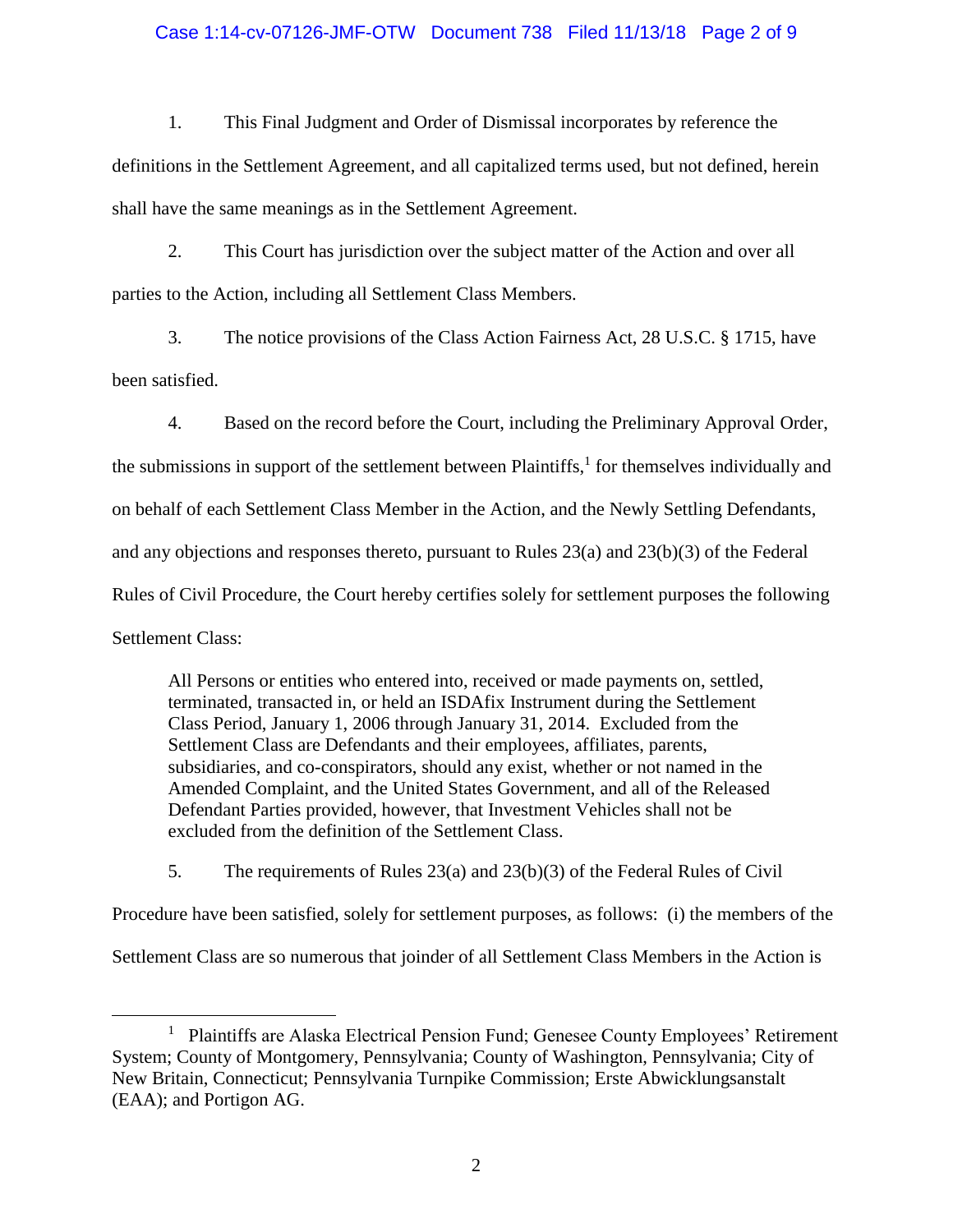#### Case 1:14-cv-07126-JMF-OTW Document 738 Filed 11/13/18 Page 3 of 9

impracticable; (ii) questions of law and fact common to the Settlement Class predominate over any individual questions; (iii) the claims of Plaintiffs are typical of the claims of the Settlement Class; (iv) Plaintiffs and Lead Counsel have fairly and adequately represented and protected the interests of the Settlement Class; and (v) a class action is superior to other available methods for the fair and efficient adjudication of the controversy, considering: the interests of members of the Settlement Class in individually controlling the prosecution of separate actions, the extent and nature of any litigation concerning the controversy already begun by members of the Settlement Class, the desirability or undesirability of concentrating the litigation of these claims in this particular forum, and the likely difficulties in managing this Action as a class action.

6. The law firms of Quinn Emanuel Urquhart & Sullivan, LLP; Scott+Scott, Attorneys at Law, LLP; and Robbins Geller Rudman & Dowd LLP are appointed, solely for settlement purposes, as Lead Counsel for the Settlement Class.

7. Plaintiffs Alaska Electrical Pension Fund; Genesee County Employees' Retirement System; County of Montgomery, Pennsylvania; County of Washington, Pennsylvania; City of New Britain, Connecticut; Pennsylvania Turnpike Commission; Erste Abwicklungsanstalt (EAA); and Portigon AG are appointed, solely for settlement purposes, as class representatives for the Settlement Class.

8. Pursuant to Rule 23(e) of the Federal Rules of Civil Procedure, the Court grants final approval of the Settlement set forth in the Settlement Agreement on the basis that the settlement is fair, reasonable, and adequate as to, and in the best interests of, all Settlement Class Members, and is in compliance with all applicable requirements of the Federal Rules of Civil Procedure. In reaching this conclusion, the Court has considered the factors set forth in *City of Detroit v. Grinnell Corp.*, 495 F.2d 448, 463 (2d Cir. 1974). The Court further concludes that: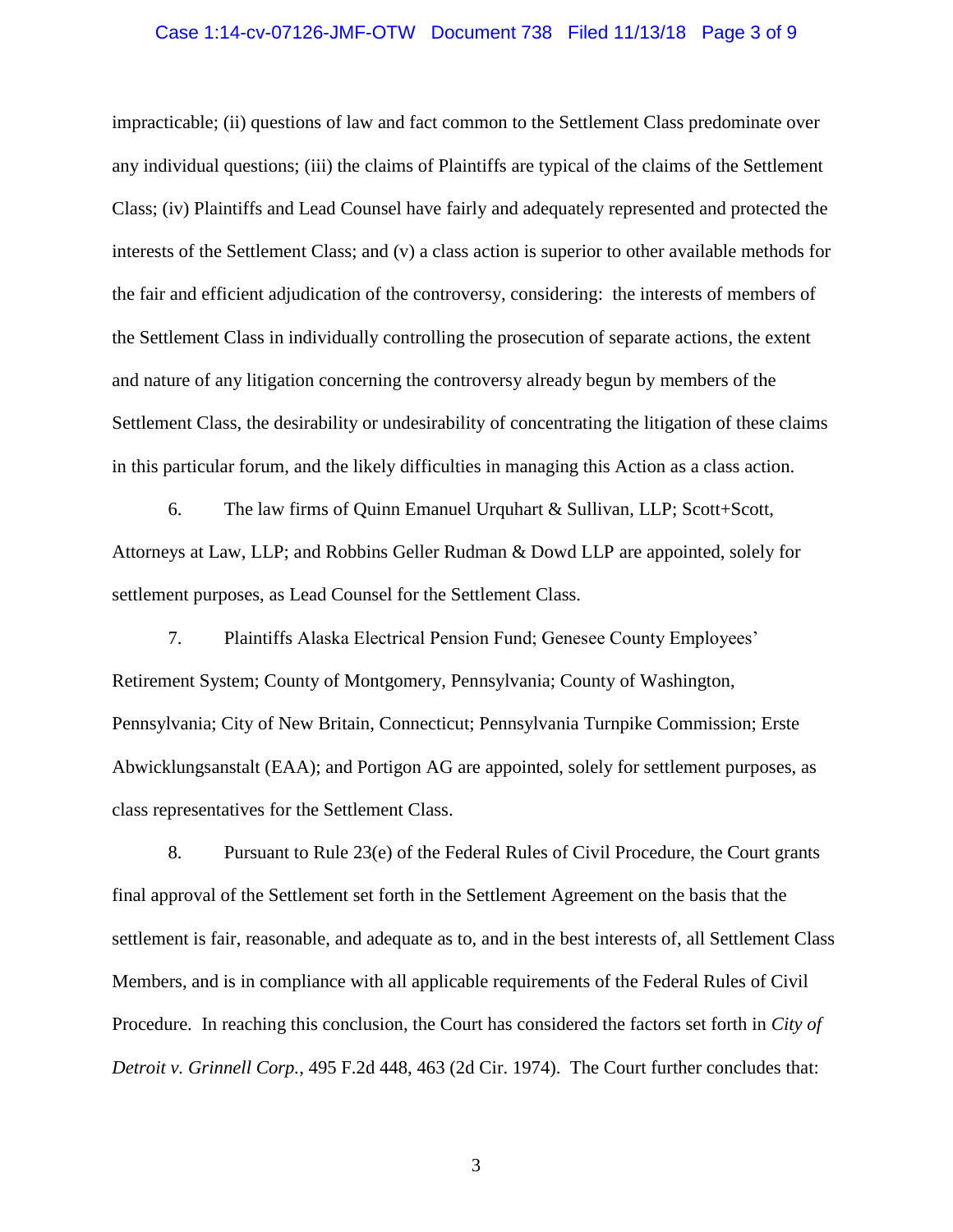#### Case 1:14-cv-07126-JMF-OTW Document 738 Filed 11/13/18 Page 4 of 9

a. The Settlement set forth in the Settlement Agreement was fairly and honestly negotiated by counsel with significant experience litigating antitrust class actions and other complex litigation and is the result of vigorous arm's-length negotiations undertaken in good faith;

b. The Action involves numerous contested and serious questions of law and fact, such that the value of an immediate monetary recovery outweighs the mere possibility of future relief after protracted and expensive litigation;

c. Success in complex antitrust cases such as this one is inherently uncertain, and there is no guarantee that continued litigation would yield a superior result; and

d. The Settlement Class Members' reaction to the Settlement set forth in the Settlement Agreement is entitled to considerable weight.

9. Except as to any individual claim of those Persons (identified in Exhibit 1 hereto) who have validly and timely requested exclusion from the Settlement Class as to this Settlement and the Newly Settling Defendants only ("Opt-Outs"), the Action and all claims contained therein, as well as all of the Released Class Claims, against the Released Defendant Parties by the Plaintiffs and Releasing Class Parties, are dismissed with prejudice. The Settling Parties are to bear their own costs, except as otherwise provided in the Settlement Agreement and the orders of this Court.

10. The Opt-Outs identified in Exhibit 1 hereto have timely and validly requested exclusion from the Settlement Class, as to this Settlement and the Newly Settling Defendants only, and are therefore excluded from the Settlement Class for all purposes as to this Settlement and the Newly Settling Defendants only, are not bound by this Final Judgment and Order of Dismissal, and may not make any claim or receive any benefit from the Settlement Agreement.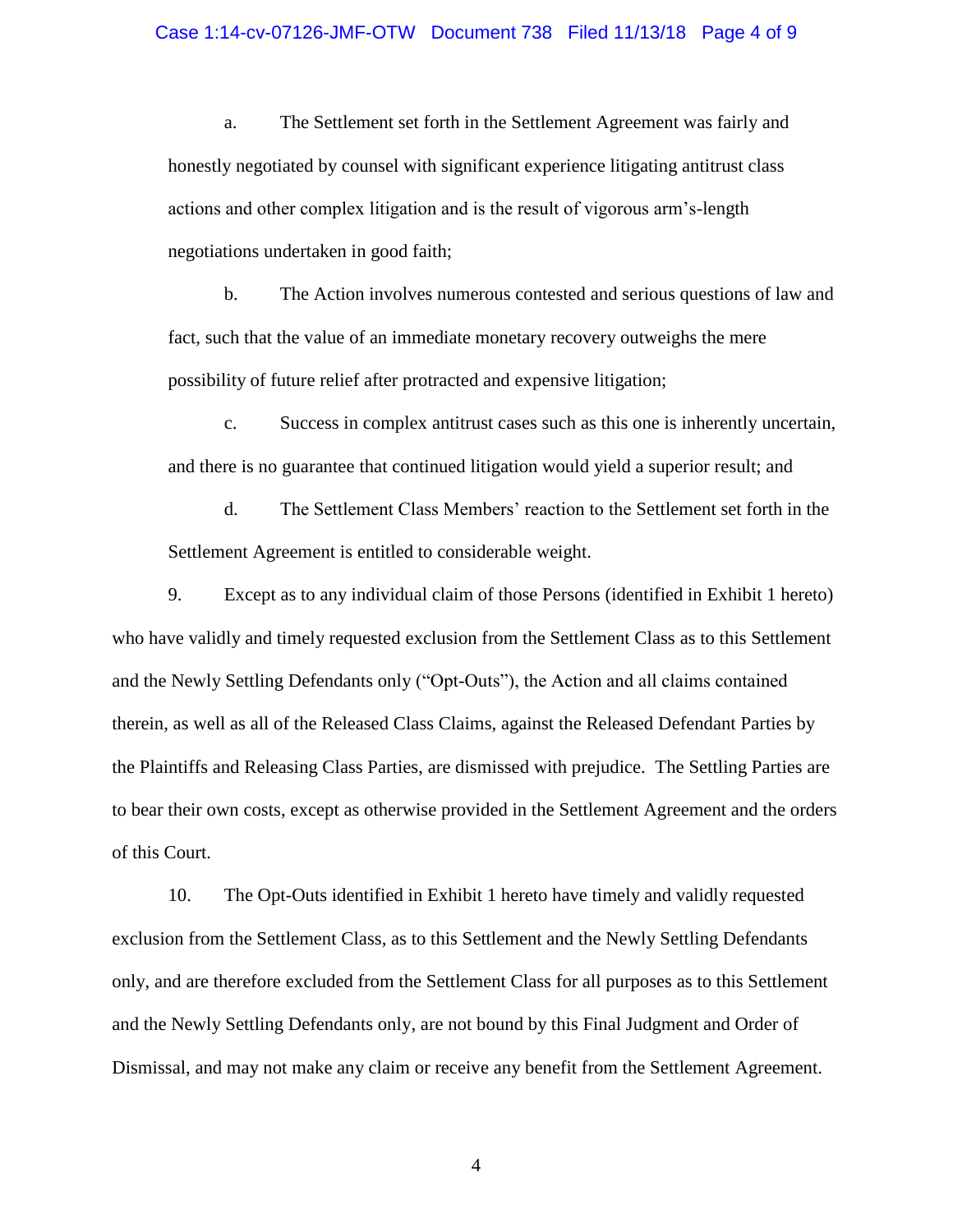#### Case 1:14-cv-07126-JMF-OTW Document 738 Filed 11/13/18 Page 5 of 9

11. Upon the Effective Date: (i) Plaintiffs and each of the Settlement Class Members shall be deemed to have, and by operation of the Judgment shall have, fully, finally, and forever released, relinquished, and discharged against the Released Defendant Parties (whether or not such Settlement Class Member executes and delivers a Proof of Claim and Release form) any and all Released Class Claims (including, without limitation, Unknown Claims); and (ii) Plaintiffs and each of the Settlement Class Members, and anyone claiming through or on behalf of them, shall be permanently barred and enjoined from the commencement, assertion, institution, maintenance, or prosecution of any of the Released Class Claims against any Released Defendant Parties in any action or other proceeding in any court of law or equity, arbitration tribunal, administrative forum, or forum of any kind. This Final Judgment and Order of Dismissal shall not affect in any way the right of Plaintiffs or Releasing Class Parties to pursue claims, if any, outside the scope of the Released Class Claims. Claims to enforce the terms of the Settlement Agreement are not released.

12. Upon the Effective Date, each of the Releasing Defendant Parties: (i) shall be deemed to have, and by operation of the Final Judgment and Order of Dismissal, shall have, fully, finally, and forever released, relinquished, and discharged Plaintiffs, each and all of the Settlement Class Members, and Plaintiffs' Counsel from any and all Released Defendants' Claims (including, without limitation, Unknown Claims); and (ii) shall be permanently barred and enjoined from the commencement, assertion, institution, maintenance, or prosecution against any counsel for Plaintiffs and Settlement Class Members in any action or other proceeding in any court of law or equity, arbitration tribunal, administrative forum, or forum of any kind, asserting any of the Released Defendants' Claims. This Final Judgment and Order of Dismissal shall not affect in any way the right of the Releasing Defendant Parties to pursue claims, if any, outside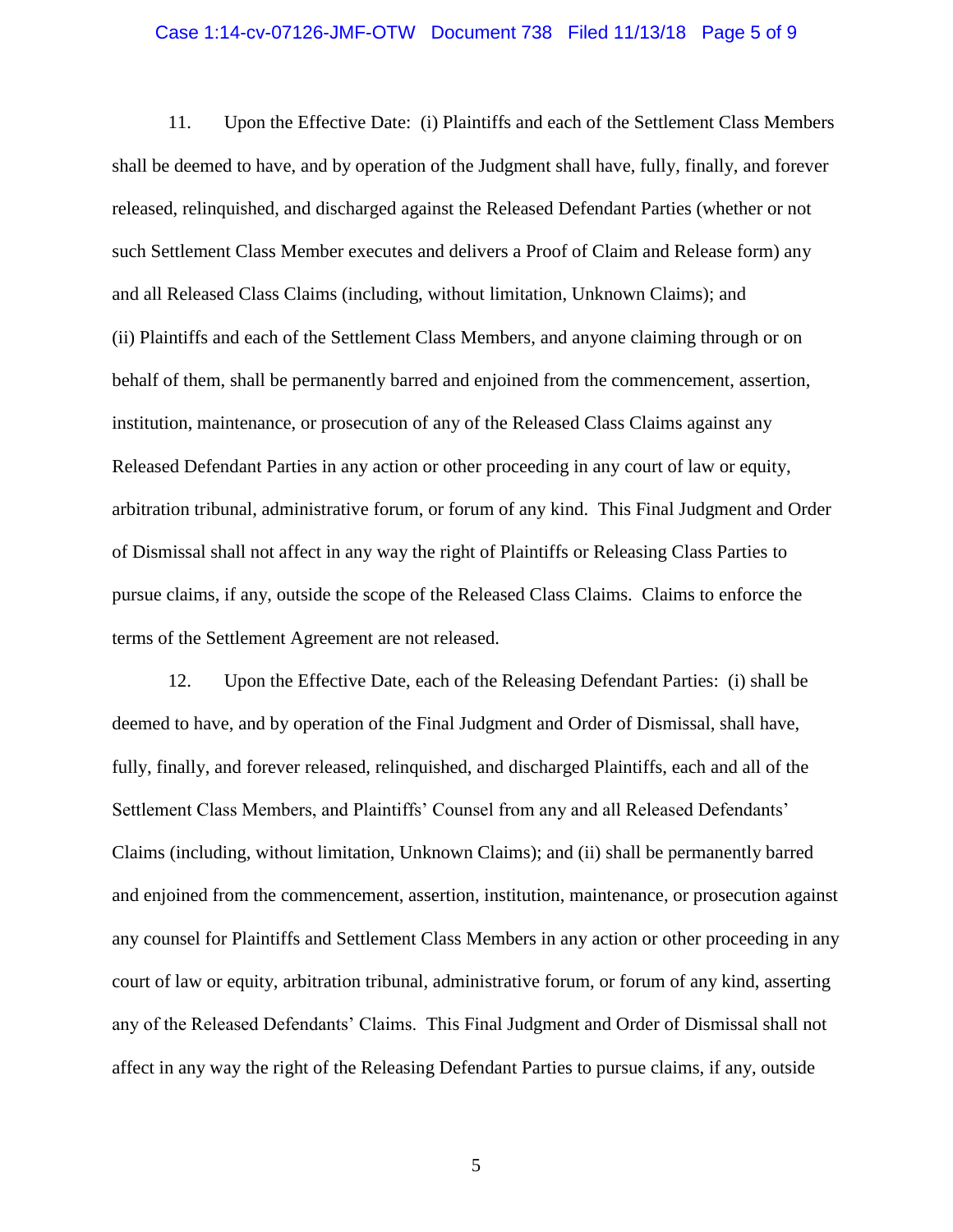#### Case 1:14-cv-07126-JMF-OTW Document 738 Filed 11/13/18 Page 6 of 9

the scope of the Released Defendants' Claims. Claims to enforce the terms of the Settlement Agreement are not released.

13. Upon the Effective Date, any claims for contribution, indemnification, or similar claims from any Person, including any other Defendants in the Action against any of the Released Defendant Parties, arising out of or related to the Released Class Claims, are barred in the manner and to the fullest extent permitted under the law of New York or any other jurisdiction that might be construed or deemed to apply to any claims for contribution, indemnification, or similar claims against any of the Released Defendant Parties.

14. The mailing and distribution of the Notice to all members of the Settlement Class who could be identified through reasonable effort, the publication of the Summary Notice, and the other Notice efforts described in the Motion for Final Approval, as provided for in the Court's June 26, 2018 Preliminary Approval Order, satisfy the requirements of Rule 23 of the Federal Rules of Civil Procedure and due process, constitute the best notice practicable under the circumstances, and constitute due and sufficient notice to all Persons entitled to notice.

15. The Plan of Allocation<sup>2</sup> submitted by Plaintiffs is approved as fair, reasonable, and adequate.

16. Neither the Settlement Agreement nor the Settlement contained therein, nor any act performed or document executed pursuant to or in furtherance of the Settlement Agreement or the Settlement: (i) is or may be deemed to be or may be used as an admission or evidence of the validity of any Released Class Claim, or of any wrongdoing or liability of the Released Defendant Parties; or (ii) is or may be deemed to be or may be used as an admission of, or

 $\overline{a}$ 

<sup>&</sup>lt;sup>2</sup> The Plan of Allocation has been referred to as the "Plan of Distribution" in certain filings and orders of this Court, including prior final judgments and orders of dismissal as to the ten previously-settling Defendants. The terms are synonymous.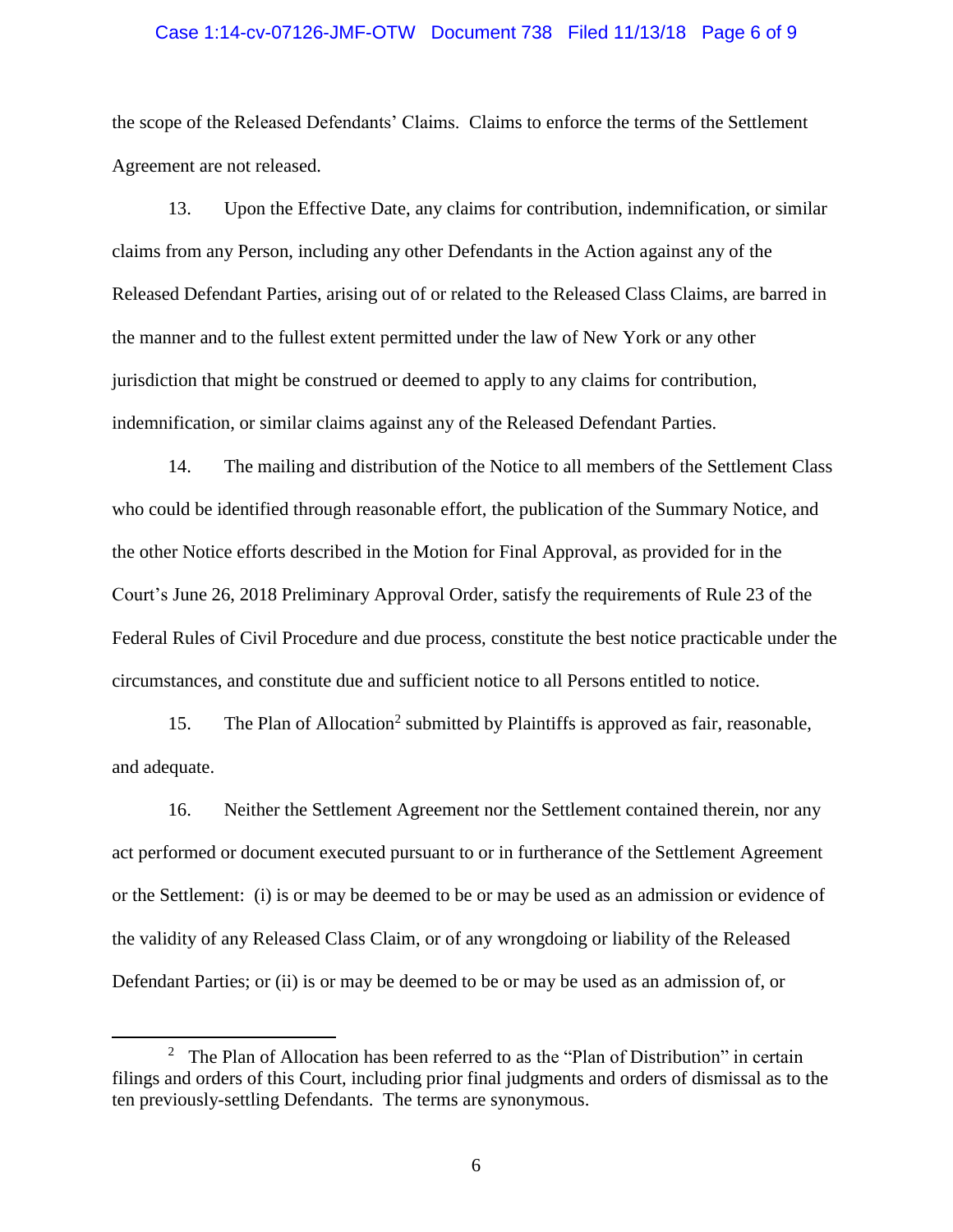#### Case 1:14-cv-07126-JMF-OTW Document 738 Filed 11/13/18 Page 7 of 9

evidence of, any fault or omission of any of the Released Defendant Parties in any civil, criminal, or administrative proceeding in any court, administrative agency, or other tribunal. The Settlement Agreement may be filed in an action to enforce or interpret the terms of the Settlement Agreement, the Settlement contained therein, and any other documents executed in connection with the performance of the Settlement embodied therein. The Released Defendant Parties may file the Settlement Agreement and/or this Final Judgment and Order of Dismissal in any action that may be brought against them in order to support a defense or counterclaim based on the principles of *res judicata*, collateral estoppel, full faith and credit, release, good faith settlement, judgment bar, or reduction or any other theory of claim preclusion or issue preclusion or similar defense or counterclaim.

17. Without affecting the finality of this Final Judgment and Order of Dismissal in any way, this Court retains continuing and exclusive jurisdiction over: (i) implementation of the Settlement set forth in the Settlement Agreement; (ii) any award, distribution, or disposition of the Settlement Fund, including interest earned thereon; (iii) hearing and determining applications for attorneys' fees, costs, expenses including expert fees, and incentive awards; and (iv) all Settling Parties, Released Parties, and Releasing Parties for the purpose of construing, enforcing, and administering the Settlement Agreement.

18. In the event that the Settlement does not become effective in accordance with the terms of the Settlement Agreement, then this Final Order and Judgment of Dismissal shall be rendered null and void and shall be vacated. In such event, all orders entered and releases delivered in connection herewith shall be null and void, and the Settling Parties shall be deemed to have reverted to their respective status in the Action as of the Execution Date, and, except as otherwise expressly provided herein, the Settling Parties shall proceed in all respects as if the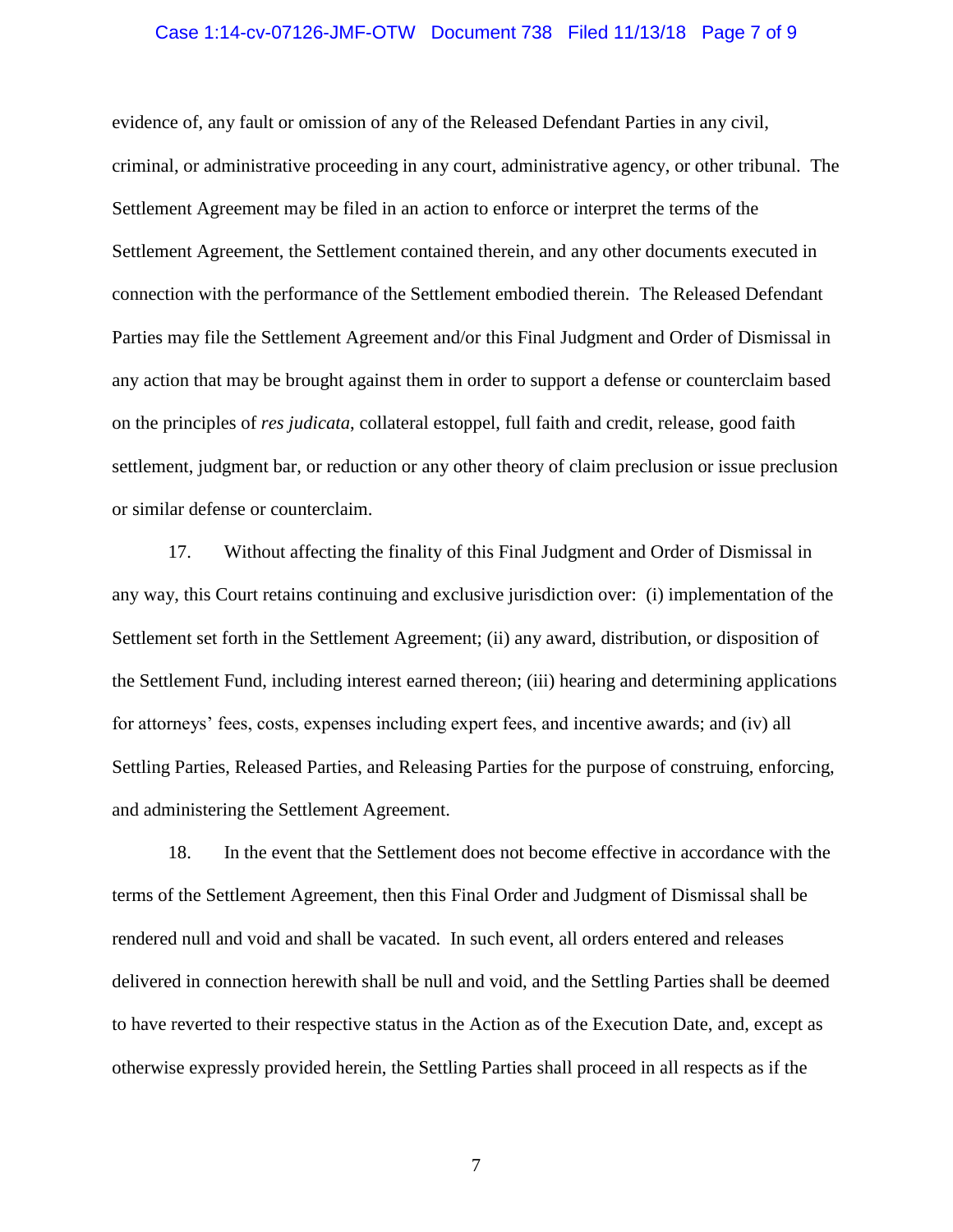### Case 1:14-cv-07126-JMF-OTW Document 738 Filed 11/13/18 Page 8 of 9

Settlement Agreement and any related orders had not been entered; provided, however, that in the event of termination of the Settlement, Paragraphs 5.1 and 10.5 of the Settlement Agreement shall nonetheless survive and continue to be of effect and have binding force.

19. The Settling Parties are directed to consummate the Settlement according to the terms of the Settlement Agreement. Without further Court order, the Settling Parties may agree to reasonable extensions of time to carry out any of the provisions of the Settlement Agreement.

20. The Clerk of the Court is directed to enter this Final Judgment and Order of Dismissal pursuant to Rule 58 of the Federal Rules of Civil Procedure and to close this case.

IT IS SO ORDERED.

DATED: New York, New York November 13, 2018

HON. JESSE M. FURMAN UNITED STATES DISTRICT JUDGE